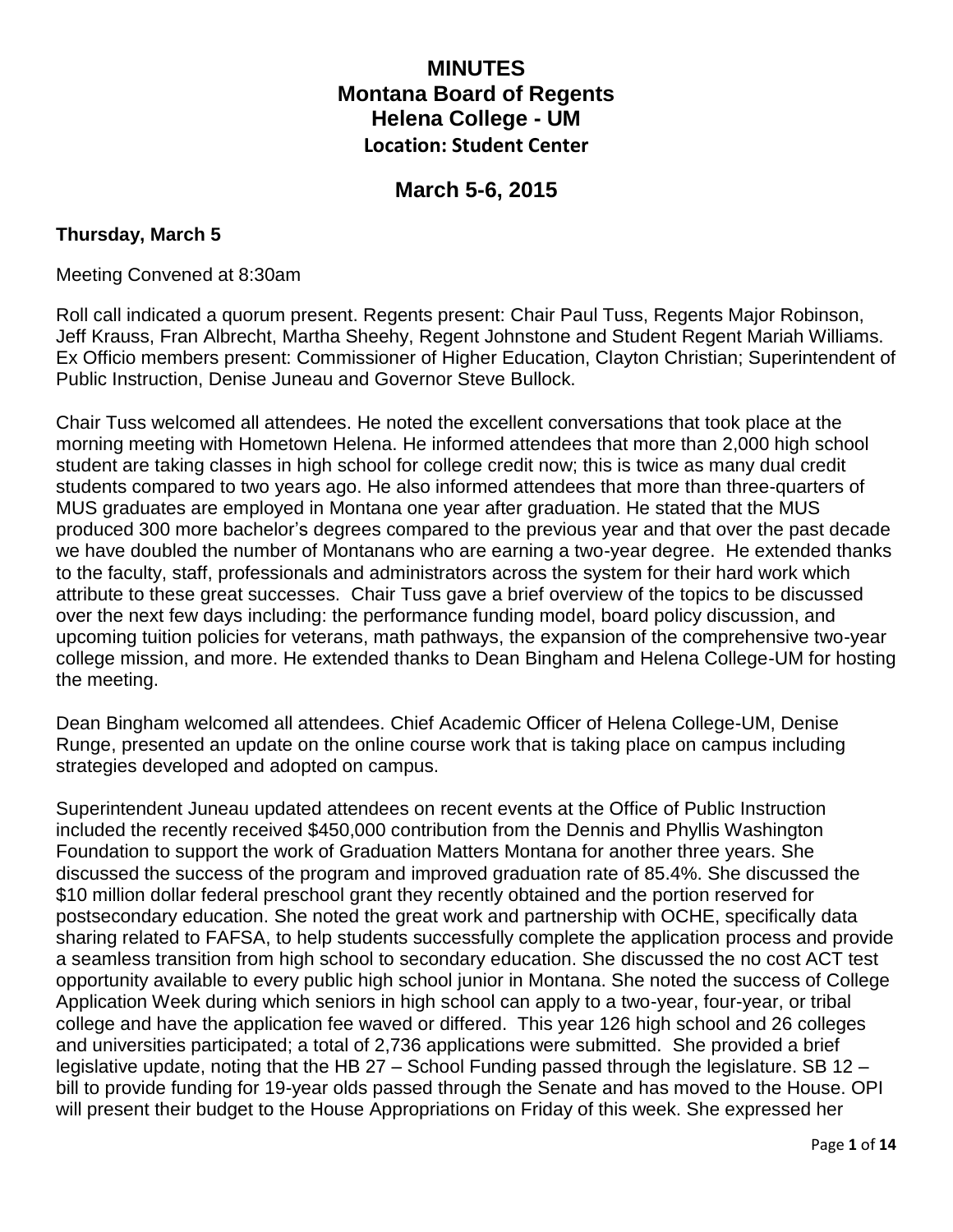concerns related to efforts to privatized public education, to roll back Montana Common Core State Standards and to take constitutional authority away from the Board of Public Education. She expressed her appreciation for the continued support from k-12, higher education and the business community.

Governor Bullock discussed this exciting time for education in Montana due to the work being done by Superintendent Juneau to increase high school graduation rates and promote student success throughout the K-12 system and the work of Commissioner Christian to increase performance and accountability in our institutions of higher learning, and make higher education more accessible to all Montanans. He noted that all of the education stakeholders are working together like never before to ensure that the full continuum of public education is delivering for students, parents and taxpayers. He shared highlights on prioritization of new legislation in support of Veterans tuition costs. He discussed the work of the Commissioner's Prior Learning Assessments Taskforce as innovative and exciting. He noted the efforts of each of the campuses in meeting the objectives and goals of Main Street Montana. He reiterated the importance that our state college and university system understand the needs of private industry and are ready to use innovative practice in training the workforce in an efficient manner. He provided an update related to the current legislative session, including updates related to the preliminary approval of continuing the tuition freeze to ensure that middle class Montana families aren't priced out of educational opportunities for their children. He noted the bipartisan consensus on the importance of research at our institutions of higher learning. He discussed continuing efforts related to infrastructure funding for deferred maintenance across the system. He discussed the upcoming senate confirmation hearing for Regents Johnstone, Sheehy, Albrecht and Williams. He extended thank to all attendees for serving as advocates for education throughout Montana.

# ACT College Career Readiness Award Ceremony

Superintendent Juneau and Scott Montgomery, ACT Vice President for Policy and Government Relations informed attendees that this was the 3<sup>rd</sup> year ACT has sponsored this campaign and that currently 34 states are taking part. ACT's goal is to recognize and exemplary two-year college, high school and student in the participating states ACT bases the awards on several criteria: academic achievement, growth in achievement, serving low-income and minority populations, community engagement, overcoming adversity etc. This award is not based solely on the ACT score. State level winners will be in contention to be named as National Exemplars. Commissioner Christian discussed the great things being accomplished through this effort. Award presentation followed, Commissioner Christian presented Helena College-UM the Career Preparedness Award; Superintendent Juneau presented the College and Career Transition Award to Thompson Falls High School; Governor Bullock presented the College and Career Readiness Award to Zachary Felsman from Arlee High School.

Roll Call and Approval of Minutes

January 6, 2015 Minutes

Regent Albrecht motioned for approval of January 6, 2015 meeting minutes; motion passed 7-0.

# Campus Introductions

President Engstrom formally introduced Chancellor Weatherby for UM-Western. President Cruzado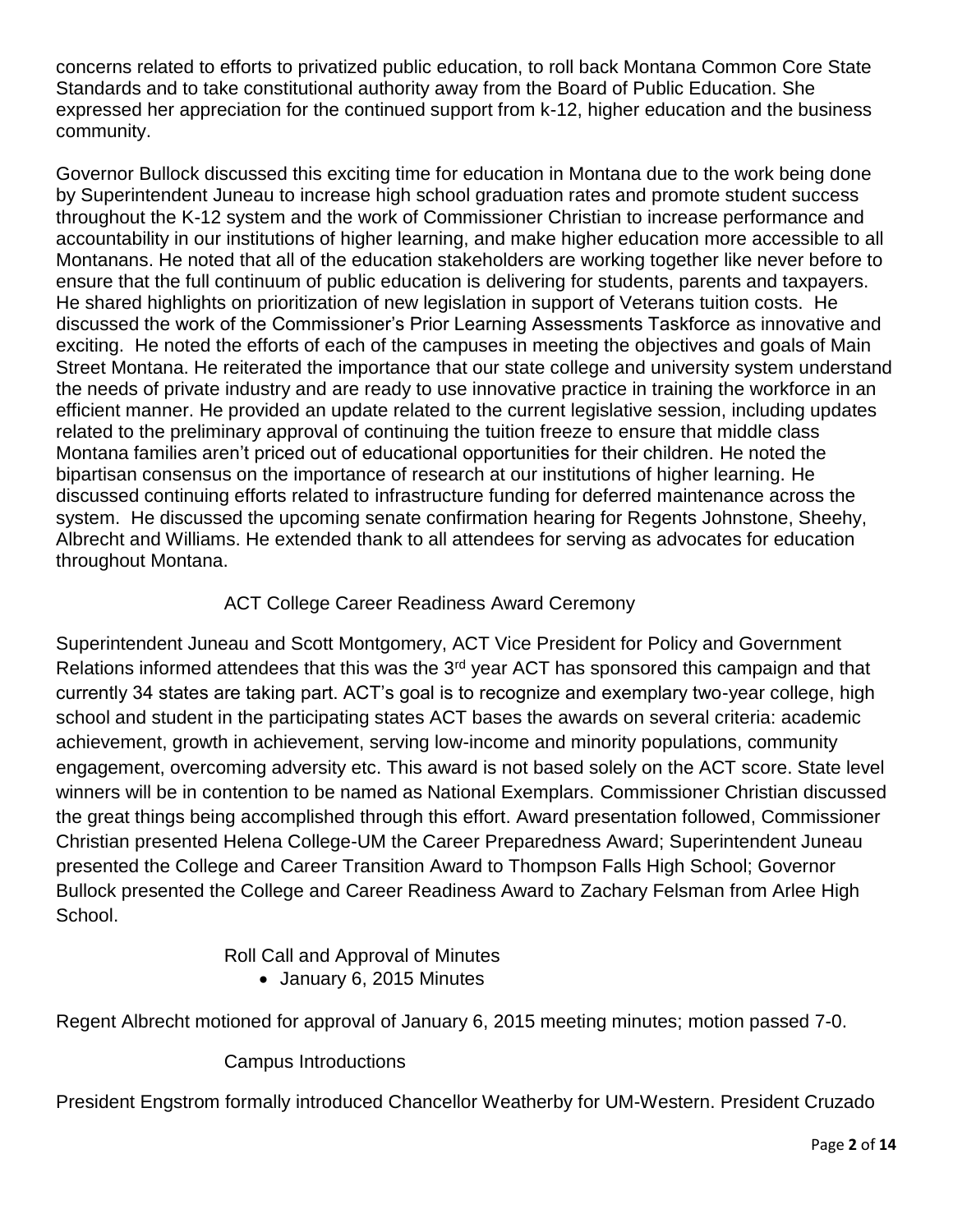noted the special ceremony taking place at the Capitol today in recognition of MSU graduate Maurice Hilleman, who saved the lives of millions by developing a wide array of vaccines. Chancellor Nook extended thanks and recognition to MSUB Provost Mark Pagano. Dean Wolff of Great Falls College-MSU announced of the 3<sup>rd</sup> annual research day event taking place on April 11<sup>th</sup> at Great Falls College-MSU.

System Issues Reports and Action

Commissioner's Report

Commissioner Christian extended thanks to Governor Bullock and Superintendent Juneau for their participation in the meeting and continued partnerships. Commissioner Christian made special note of appreciation in the area of student readiness and success. A Montana University System team led by Deputy Commissioner John Cech has just submitted to Oxford University a peer-reviewed paper for publication on the subject of college readiness innovation and preparing students for college math. This publication also includes names on the cover and hard work by Drs. William McCaw and John Matt of the University of Montana. Deputy Commissioner Cech and Digital Academy Executive Director Robert Currie attended an Oxford University Education Research Symposium in December where John led a presentation there on the EdReady program, exciting and innovative math readiness and placement tool that is being rolled out across Montana. He thanked State, community, K-12, and tribal colleges for pulling together to provide students better ways to be math prepared and effectively placed in college.

• Legislative Update

Commissioner Christian noted that Governor gave a good well rounded update of the Legislative activity. Since the Board last met, the entire system budget was presented to the legislative joint budget subcommittee. Between presentation and executive action, there was a full week before the House and Senate members of our subcommittee. The tone of our dialogue was strong on accountability. The subcommittee was impressed with our performance-based funding commitments, our accountability and transparency in fiscal management, and our ability to work together as a state to deliver on important state educational priorities. The subcommittee approved funding levels for higher education that, if coupled with a fully funded state employee pay plan, would situate the system effectively for a resident tuition freeze when the Board sets tuition rates for the next two years. The budget as it came out of subcommittee also includes the \$15-million research initiative and some additional funding for research and service agencies above (by \$2.6 million) the agency proposal in the executive budget. We also have an active long-range building program agenda that includes the regents' priority projects. Romney Hall at Montana State University, CLAPP Science building in Missoula, the engineering building in Butte and the library in Billings are all still in play. He noted that today and tomorrow the full House Appropriations Committee will be hearing presentations of the recommended budgets that came out of the subcommittee for House Bill 2, the general appropriations act. The state employee pay plan via House Bill 13, is not yet scheduled for a hearing. He reiterated the need to be able to successfully recruit and retain high quality faculty and staff across the system to ensure expert delivery of higher education. SB 29 did pass successfully in both the house and senate, this removes some restrictive waiver language created prior to the creation of the Board of Regents. He noted the link to tracking important pieces of legislation and progress of bills. He discussed SB 143 and that it had narrowly passed the senate and was on its way to the house. This is a bill that would allow open and concealed carry of guns on campus and that the MUS was working diligently to oppose its passing. Discussion followed.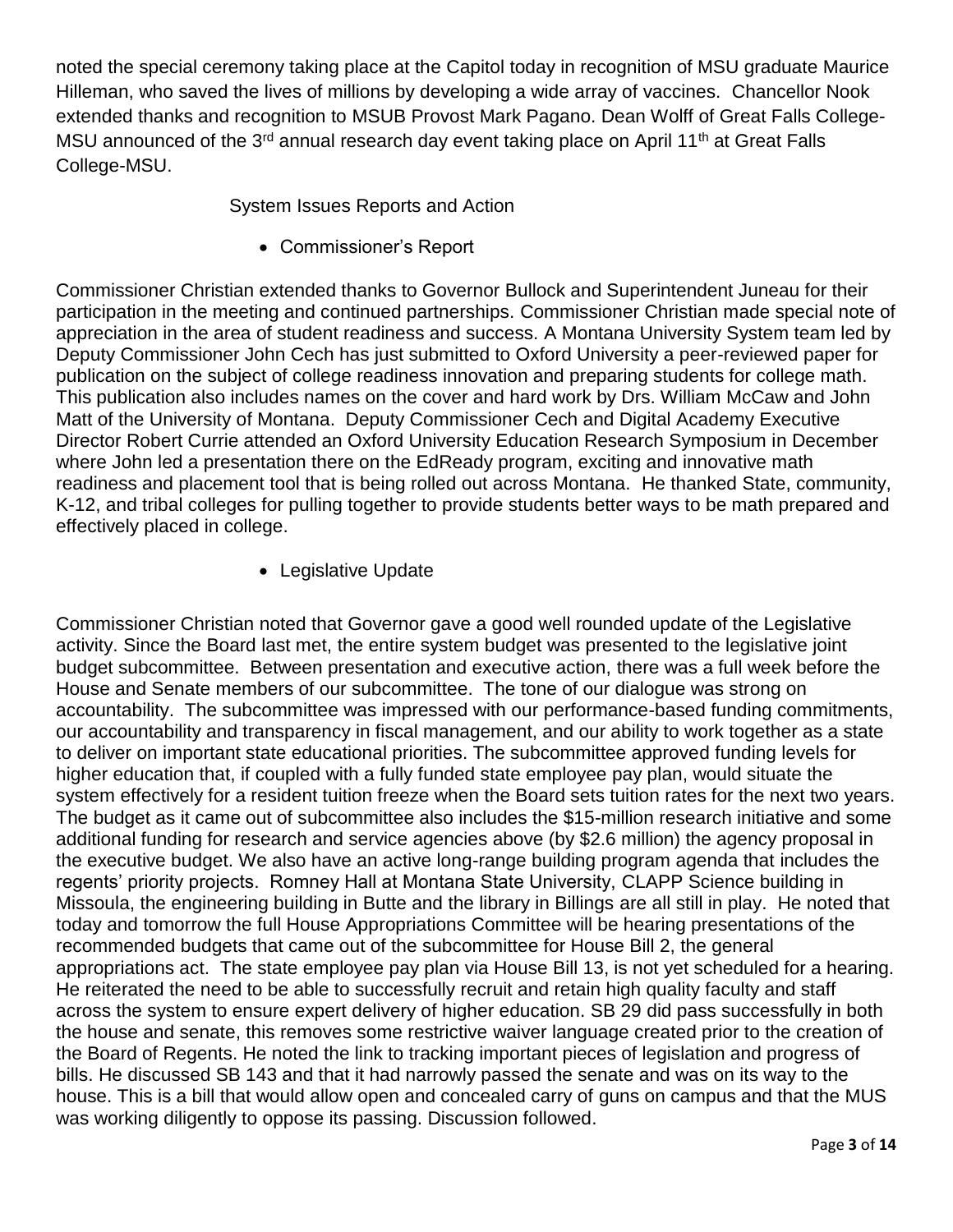• College Application Week Update

Zach Hawkins, Director of Gear UP, presented on the successful College Application Week that was conducted in November of 2014 across Montana. This effort started in 2005 in North Carolina with a handful of high schools, now in 2014 every state across the nation participates in some form of College Application Week. He noted that for lower income students, application fees can act as barrier to post-secondary education. This year 2,736 applications were completed by Montana students: 76% to four-year colleges, 16% to two-year campuses, 4% to private colleges and 4% to tribal colleges. The goal is to see every high school involved in this initiative. This year every MUS school, tribal and private institution participated in the event this year. Focus continues on ways to improve this initiative each year, one main area is to improve communications. 23% of student indicated that they would not have submitted and application without this program. This serves as a great example when different stakeholders in the college access community continue to work together. Discussion followed about the possibilities of full funding/waiving application fees. Zach confirmed that there are plans to track the data going forward by use of student identification numbers.

Campus Reports (Linked to agenda)

Commissioner Christian noted that the campus reports were posted to the agenda for review as needed.

### Presentation on Reauthorization – D. Longanecker

Mr. David Longanecker, President of WICHE Commission, presented on reauthorization at the federal role. He shared a brief history on the federal role in postsecondary education. He discussed the 10th amendment of the constitution and how it led to the education mantra that higher education is not necessarily a federal responsibility. Initially higher education was an elitist non-governmental system; however, in the middle of the 19<sup>th</sup> century things changed, not by constitutional responsibility but by Federal interest and national need. He noted the impact of the Land – Grant Act of 1862 which was passed to address a national economic imperative. This began the movement toward a meritocratic system of higher education. Broad access became a public goal in the mind of the 20<sup>th</sup> century, again as an economic development opportunity. Efforts include the GI Bill and NDEA. The higher education act of 1965 went beyond the federal interest to a federal responsibility of providing equal opportunities to life, liberty and pursuit of happiness.

He discussed federal movement toward egalitarian policy and need based aid and the match by national movement which engaged the states. This was reflected via geographic access, making education "as free as possible", via low tuition, need-based financial aid, with federal incentives and the community college movement. Initially the HEA had a clear goal, to provide financial access via grants and loans which worked fairly well. The first wave of reform – MISAA- the Middle income student assistance act formed with an espoused goal to expand opportunity to the middle class and the lack of evidence to support and strong evidence to oppose. The second wave of reform – Middle income at the expense of the most needy students, in the form of loan expansion and over Pell grants. The third wave of reform was program improvement via direct lending and improved accountability, basically the federal government turning to states for assistance which resulted in a mixed bag of results. The third wave of reform - part two, was focused more for the middle class through tuition tax credits. The Fourth wave of reform included increased Pell grants and the sense that more is better and never quite enough with deregulation fostering innovation. We are moving from the philosophy of access to focus on access to success. More focus is on ensuring that access remains affordable to students, states and all stakeholders.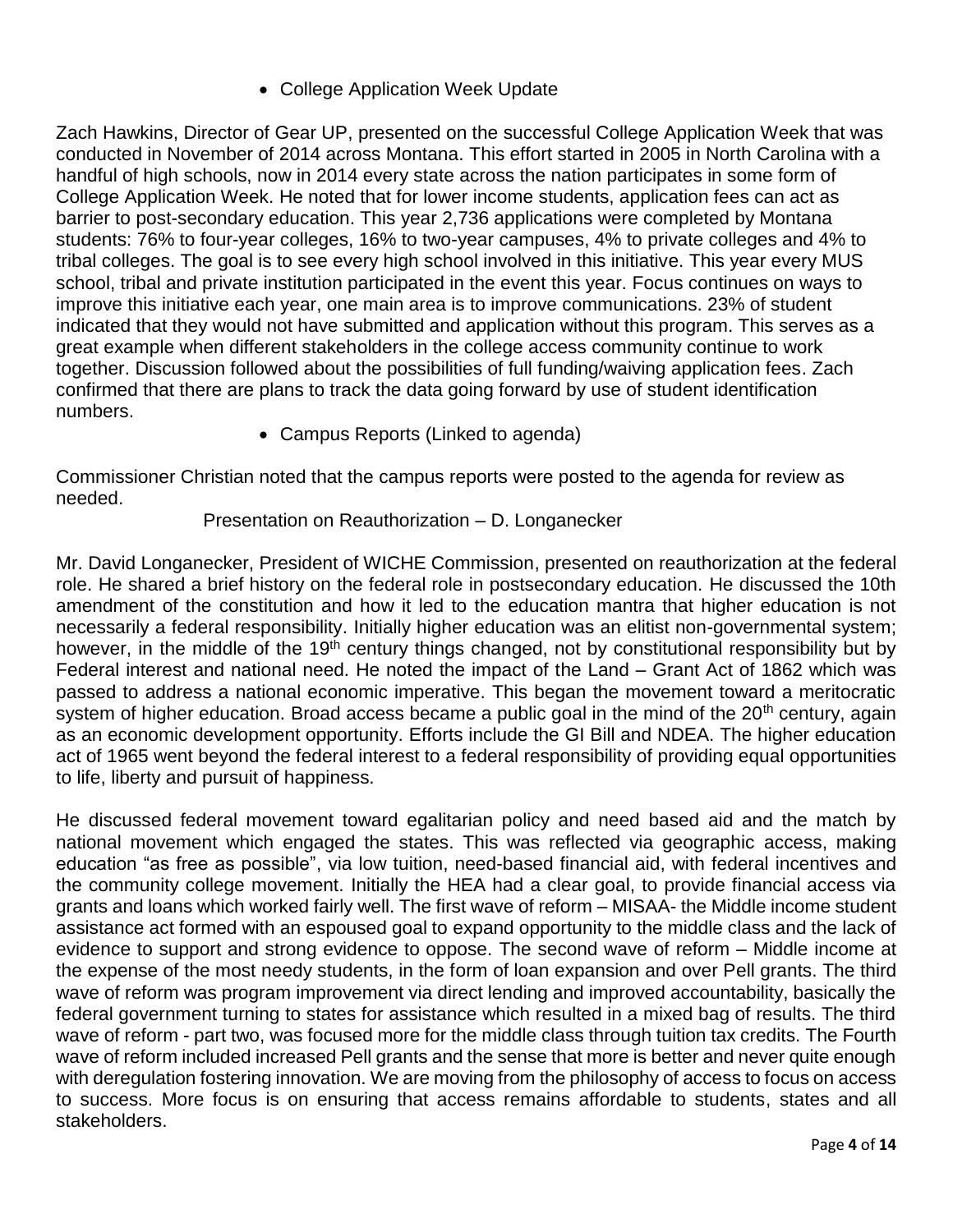In his opinion this is the movement of the new millennium. He described this current movement as that of a renaissance of sorts; the new agenda focuses on frugal essentialism. Under this new form access become access to success, need is redefined and reemphasized, resources are constrained and everyone has a stake in the game. The themes being discussed as smart federal policy include greater transparency. State and federal partnership worked before and could again, if done smartly. With regard to institutions, they are moving from incentives, for nothing, to skin in the game including sharing default risk on loans and sharing benefits of completions. He discussed the economical, ration risk of sharing with students, more ration cost sharing (IRC, redefine FTE as 15 credit hours, and provide completion bonuses to students. With regard to the federal government, they could be a better partner and show more coordination within Congress, especially between authorization, appropriations, and tax policy. All of this suggests that we may be entering a new federal engagement with higher education, which could be smarter with how our programs work or more regulatory. He shared graphs displaying substantial growth across other countries. He discussed the difference in college attainment, per state, between older and younger adults. In conclusion he has great hopes that the federal government will move forward with the reauthorization act. Discussion followed; Commissioner Christian reiterated that PELL has a huge impact on students and tuition. Chair Tuss discussed the federal completion agenda and its ties to individual states.

## **Administrative, Budget, and Audit Oversight Committee INFORMATION**

a. Performance Funding Allocation Model Update

Deputy Commissioner Tyler Trevor, Dr. Bob Mokwa and Dr. Tony Crawford presented an update from the MUS Steering Committee related to Performance Funding. Dr. Mokwa provided background information related to the overarching goal of increasing the percentage of the population in Montana with a higher education credential from 40%-60%. This goal translated into the development of a Performance Funding allocation model. He noted the two metrics within the Phase I model which included retention and completions. Following the approval of the short term model the committee developed the long-term or Phase II model. This included greater expansion of committee membership, broader engagement of the MUS community, developing an enhanced list of missionspecific metrics and creating a long-term allocation model. More recently this February, discussions continue regarding freezing tuition for resident students, consideration of the MUS budget request and designation of a portion of the state appropriation for performance funding. The committee researched best practices, established principles to guide metric selection and model development. He discussed model development and guiding principles, noting important attributes including: reward progress and improvement overall; avoiding competition between institutions; employing a mechanism for using residual funds; accounting for random fluctuations in data and avoiding all or nothing outcomes; accounting for underrepresented or at-risk populations; and reinforcing the importance of academic quality. He reiterated the high importance of quality related to the MUS Strategic Plan. All MUS institutions strive to provide a high quality learning experience, faculty are the gatekeepers of academic quality, track and report on quality assurance metrics and measure and evaluate results.

Dr. Crawford discussed the details of the allocation model. He noted the potential allocation for each campus that is appropriated based on 3-yr resident FTE average. That each sector has a unique set of metrics. Metrics are measured annually and compared to prior 3-yr average. Metric values are weighted and indexed to a standard scale of 1,000 points. Bonus point are awarded for underrepresented groups such as: American Indians, Alaska natives, Veterans, Pell recipients and non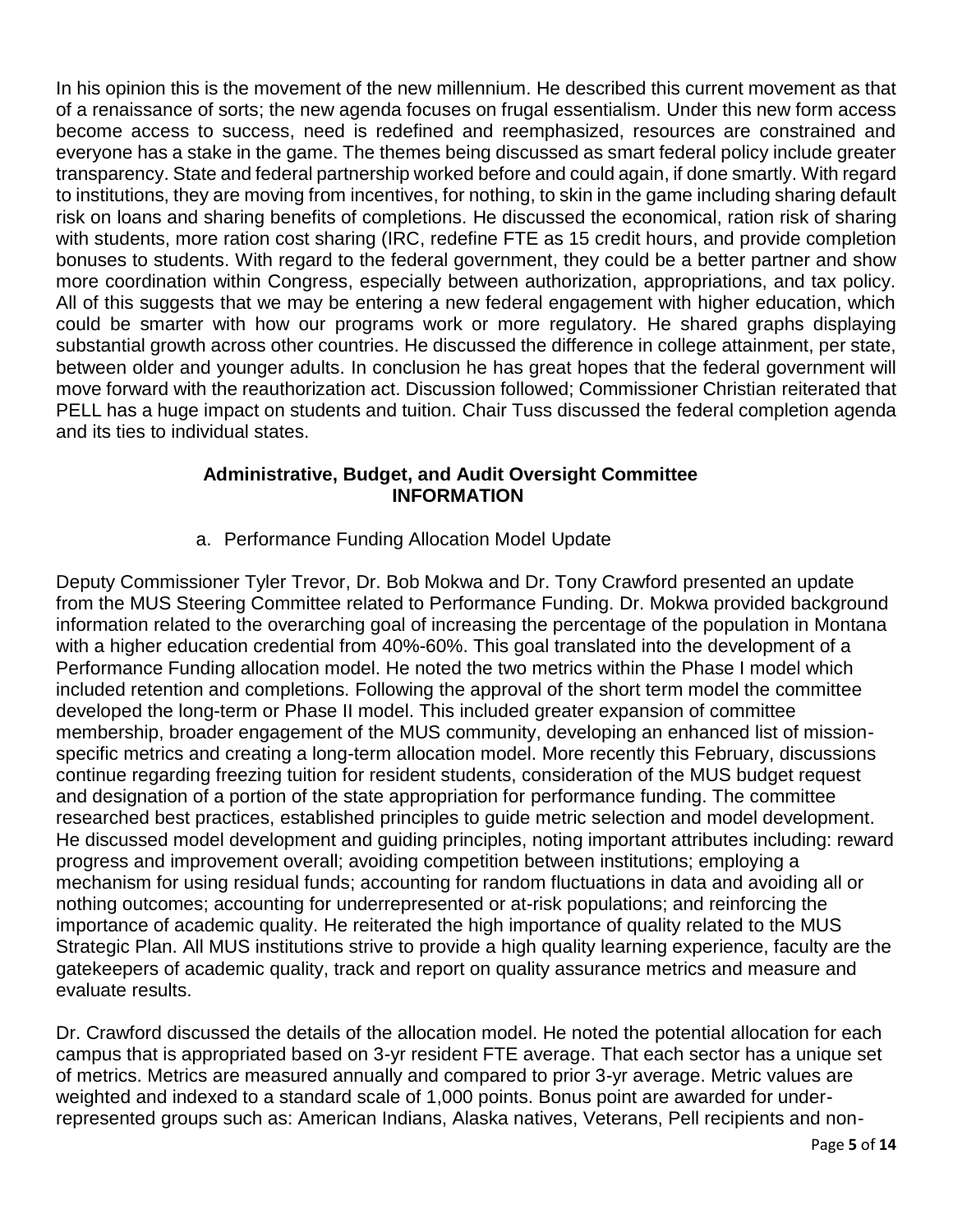traditional age students. He clarified that in order to receive the full PF allocation a campus must meet an established target. An overall score above 1,000 represents improvement while a score equal to 1,000 would represent no overall change from past performance and a score below 1,000 would represent regression. He noted a transitional-loss zone which accounts for random, nonsystematic fluctuations in the metrics. Campuses that fall below the target, but within the transitional-loss zone receive a portion of the eligible funding amount (Partial PF Allocation). He discussed the earn-back opportunity in year-two (if a campus falls short of its target in the first year of the biennium). The model will be assessed and revised, as necessary, each biennium. He summarized that the Montana performance funding model encourages progress and improvement at the institutional level. Progress is evaluated based outcome metrics, which vary depending on institution sector. Funding is based on improvement overall, not necessarily improvement on all metrics. Bonus points are awarded for under-represented, at-risk student populations. Partial funding is possible if the total score is below the target, but close. Institutions have a chance to earn-back lost funding in the second year of the biennium. Campuses will continue to engage, inform and communicate with stakeholders. The steering committee will gather input and finalize recommendations for the allocation model. Approval of the Regents will be requested at the May 2015 Board meeting. Discussion followed.

> b. Student Proposal to Revise BOR Policy 940.12.1 – Tuition and Fee Approval: Disclosure of Total Cost of Attendance; OCHE | *Attachment #1*

ASUM President Asa Hohman presented this proposed revision of BOR Policy 940.12.1 this was brought forward by representatives of MUS student governments. The proposed changes would allow increases in or new "student driven fees" to be considered by the Board of Regents annually. Present policy language indicates that approval of tuition and fees will take place once every two years; normally during the May meeting of odd numbered years. Discussion followed.

c. Update – MSU-Billings Budget Planning

Chancellor Mark Nook provided an update related to MSU-Billing's budget planning. He recapped the budget principles which include: minimize the impact on students and invest in their long-term success; work diligently within shared governance process and current contracts; involve and engage the entire campus community in balancing of budget; and ensure strategic reductions and reallocations are not unilateral or opportunistic. He recapped the internal planning assumptions which account for enrollment decline and reduced revenue related to tuition and state support, performance based funding, expenditure increase due to increase in enrollment reserve and base budget increases which amount to a revenue gap of \$4.7 million. He discussed the reductions made in five key areas including the Chancellor's Office, Athletics, Provost/Academic Affairs, Administrative Affairs, Student Affairs and General. He discussed personnel cuts and efforts to be as humane as possible. These cuts includes contract faculty, contract administrative professional and classified staff for a total of 17 lay-offs. Discussion followed.

# **CONSENT**

a. Authorization to Remodel Classrooms in Liberal Arts Building – University of Montana-Missoula; UM-Missoula *ITEM 166-1003-R0315 | Attachment #1*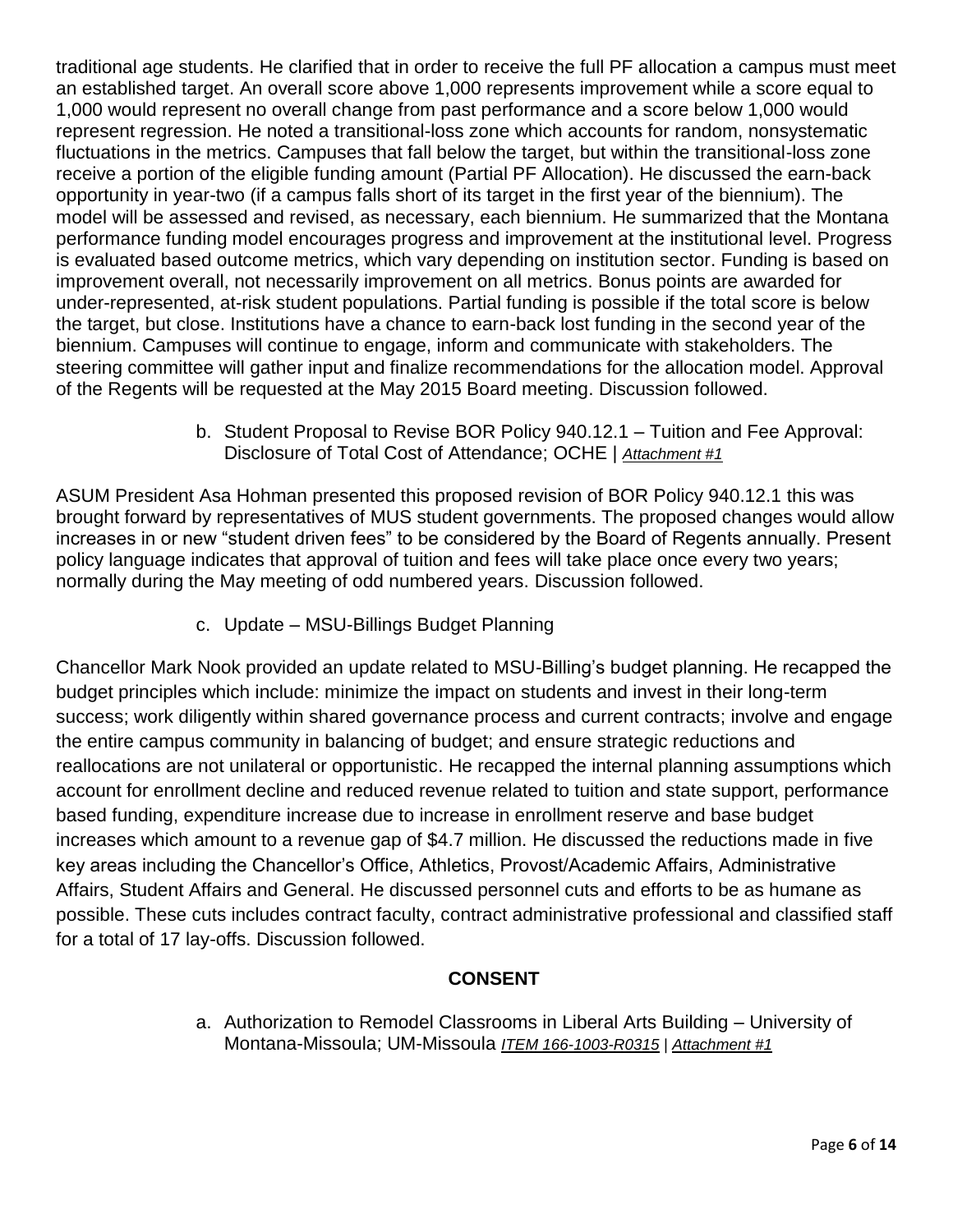- b. Authorization to Execute Utility Easement between NorthWestern Corporation and the University of Montana-Missoula; UM-Missoula *ITEM 166-1026-R0315* <sup>|</sup> *Attachment #1*
- c. Authorization to Expend Student Computer Fee Funds: Student Classroom Technology Equipment Initiative – University of Montana-Missoula; UM-Missoula *ITEM 166-1028-R0315*
- d. Authorization to Expend Student Computer Fee Funds: Student Employment Allocation – University of Montana-Missoula; UM-Missoula *ITEM 166-1029-R0315*
- e. Authorization to Expend Student Fee Funds: Student Equipment Allocation-University of Montana-Missoula; UM-Missoula *ITEM 166-1030-R0315*
- f. Authorization to Expend Reverted Appropriations-University of Montana-Western; UM-Western *ITEM 166-1603-R0315* | *Attachment #1*
- g. Authorization to Expend Student Computer Fees The University of Montana Western; UM-Western *ITEM 166-1604-R0315*
- h. Request for Approval of New investment line-up for the Montana Family Education Savings Program (MFESP) Investment Plan; OCHE *ITEM 166-101-R0315* | *Attachment #1*

## **ACTION**

a. Authorization to Complete Research Space at 3<sup>rd</sup> Floor Interdisciplinary Science Building (ISB) – University of Montana-Missoula; UM-Missoula *ITEM 166-1001- R0315* | *Attachment #1*

Vice President Mike Reid - UM presented the request for the University of Montana – Missoula to expend up to \$1,500,000 for the Completion of Research Space on the 3rd Floor of Interdisciplinary Science Building. The Interdisciplinary Science Building was designed to be a catalyst for stimulating high levels of research in the natural sciences on the Missoula campus. Due to limited funding, the initial construction included three and a half floors of shelled out space. As funding became available, the intent was that the unfinished floors would be completed to house faculty labs, offices, and core facilities for research within and between disciplines. Cost of the project is estimated at \$1.5 million and will be financed with an InterCap loan over 5 years. The Facilities and Administrative (F&A) revenue from the grant will support the annual debt service which is estimated at \$322,870 @ 2.5% or \$309,059 at the current 1.0% rate.

> b. Authorization to Enter into Lease for Bitterroot College – University of Montana-Missoula; UM-Missoula *ITEM 166-1002-R0315 | Attachment #1 | Attachment #2 | Attachment #3*

Vice President Mike Reid - UM presented the request for the University of Montana to enter into a five-year lease with the Hamilton School District for use of the Westview School, located at 103 South 9th Street, Hamilton, MT, for relocation of Bitterroot College. The new lease provides for a maximum of \$500,000 in leasehold improvements to be paid for by the University of Montana. This cost will be in lieu of an annual market rent. The University will provide funding for the leasehold improvement in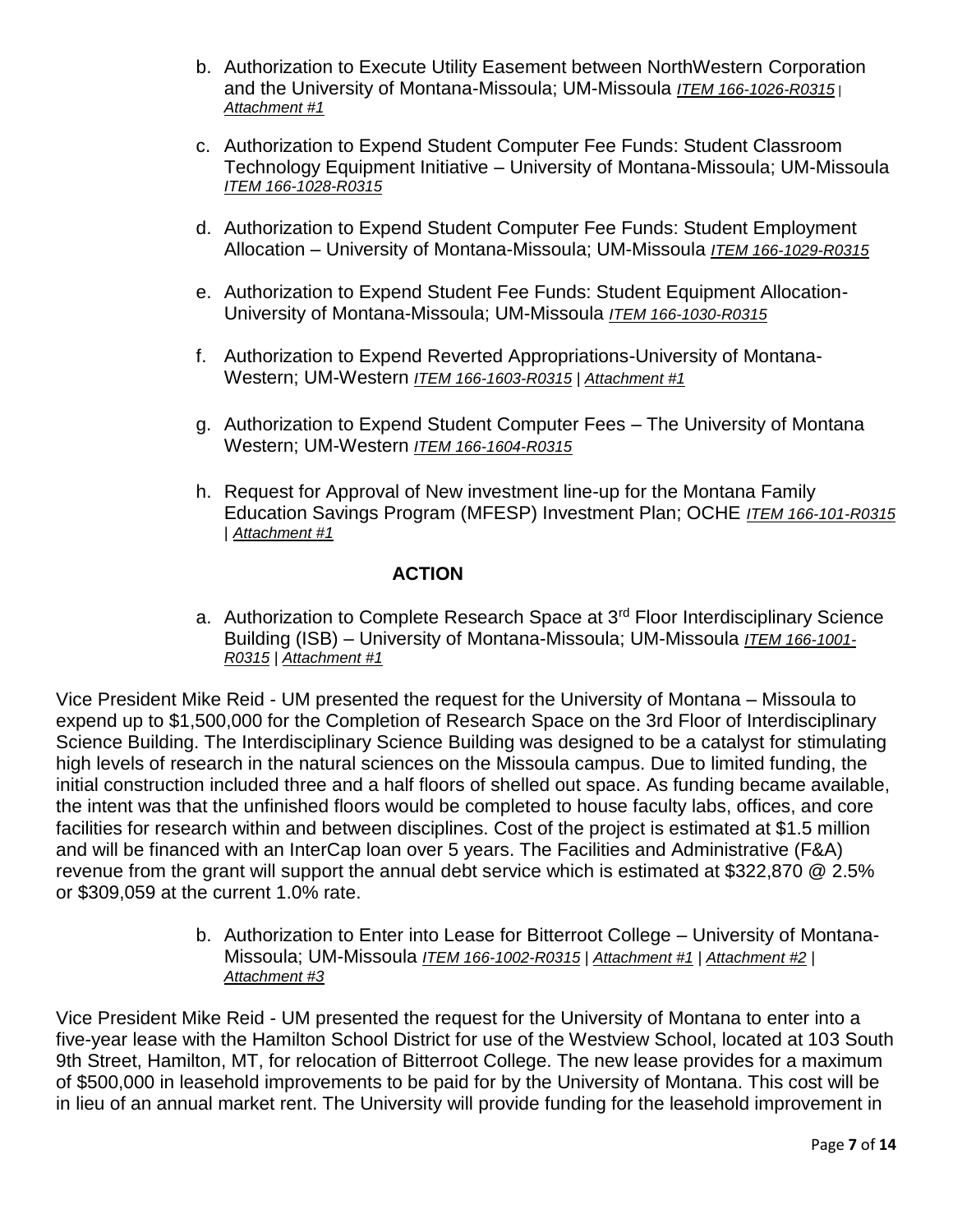the form of an internal loan. Over the expected lease term of 5 -7 years the loan will be re-paid with funds allocated for the existing lease payments. The University will be responsible for utilities/janitorial expenses which are included under current lease. Even with this additional expense the sq. ft. cost will be 30% to 40% less under Westview School lease. The new lease provides the University with an option to purchase the Westview School from the Hamilton School District should the opportunity arise during the lease term. Discussion followed.

> c. Authorization for Approval of Operating Agreement between Great Falls College-MSU and MSU Alumni Foundation; Great Falls College-MSU *ITEM 166-2904-R0315* | *Attachment #1*

Dean Susan Wolff presented the request for Great Falls College-MSU for authorization to contract with the Montana State University Alumni Foundation for services described in the attached operating agreement.

> d. Authorization to Name the Northern Agricultural Research Center's Office Building; MSU-Bozeman *ITEM 166-2009-R0315* | *Attachment #1*

Mr. Tracy Ellig of MSU presented the request for the Board of Regents to authorize MSU to name its office building at Northern Agricultural Research Center in honor of retired superintendent Gregg Carlson. Chair Tuss expressed his support for this item.

# **Academic, Research, and Student Affairs Committee**

# **CONSENT**

- a. Honorary Doctorate; UM Missoula
- b. Honorary Doctorate; MT Tech of UM
- c. Honorary Doctorate; MSU Bozeman
- d. Level II Memorandum (from November submission)

### **INFORMATION**

### a. AIMA Update

Brandi Foster, Director of American Indian Minority Achievement, provided an updated on the 16 member Council which has begun its efforts to address American Indian achievement within the Montana University System. After reviewing current data, existing policies, and relating campus perspectives, six areas have been identified as critical to improving the ways in which we serve our American Indian communities including: creating campus community for American Indian students; increasing the number of American Indian employees at every level; ensuring that staff, faculty and administration are culturally responsive in working with American Indian students; building relationships with tribal communities, including tribal colleges; fostering mentoring relationships for students as well as staff, faculty and administration; clarifying and prioritizing the MUS' responsibilities under Indian Education for All. Next steps will be fleshing out these topics by identifying best practices, opportunities for collaboration, existing challenges, and eventually, recommendations on how the MUS can, as a system, strive to provide a learning and working environment that will positively impact the experience of American Indians on our campuses.

b. Tuition for Non-Resident Veterans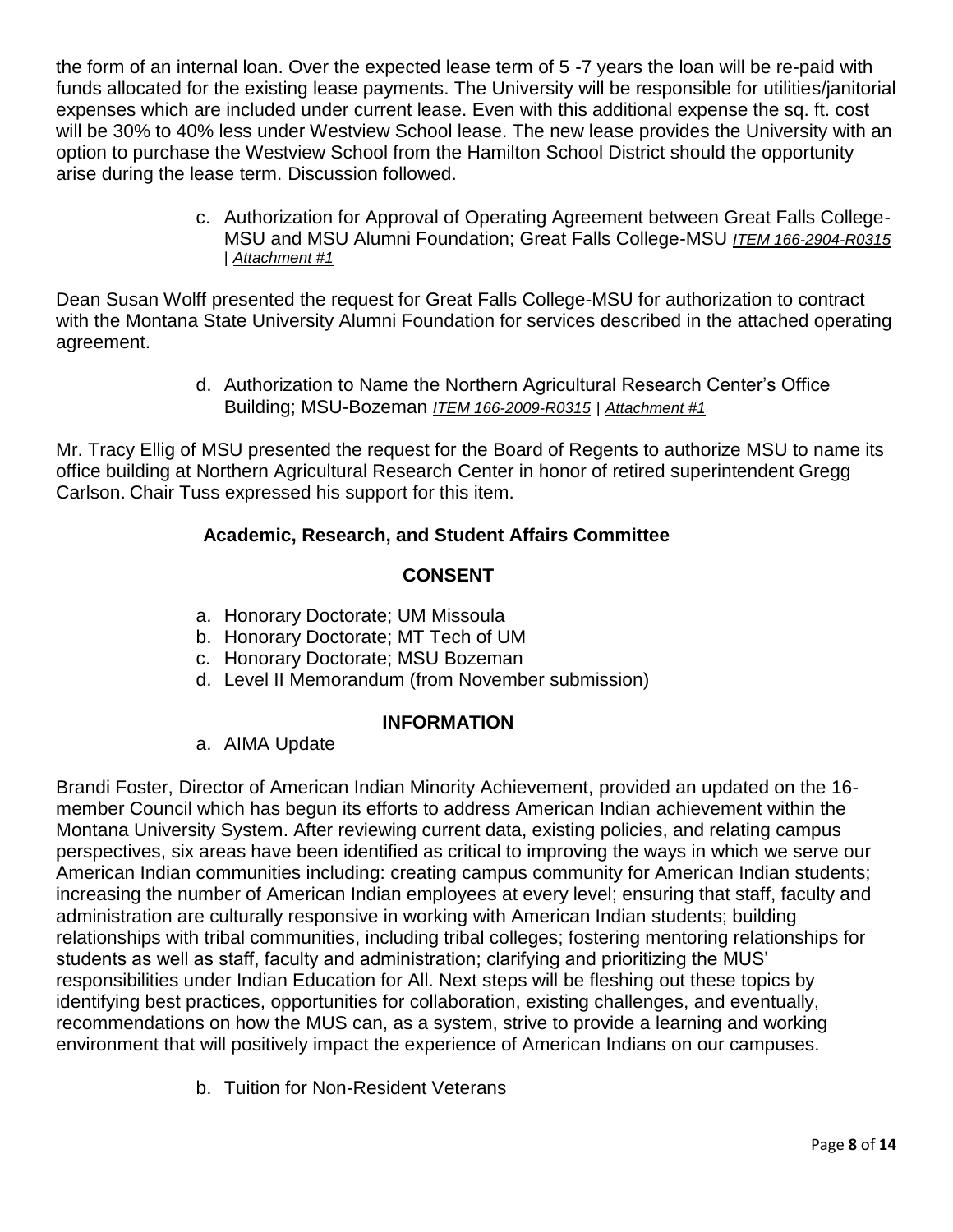Ron Muffick, Director of Student Affairs, provided an update to the Board on PL 113-146 Veterans Access, Choice and Accountability Act 2014 (Section 702). This requires VA disapproval of programs of education if a school charges non-resident tuition and fees to all covered individuals who live in the state in which the public institution is located; the effective date is July 1, 2015. He discussed those that are covered under this act (Montgomery and Post-9/11 GI Bills Only) including: Veterans who enroll within three years of discharge after serving 90 days or more on active duty, spouses and children using transferred entitlement within three years of the transferor's discharge after serving 90 days or more on active duty, surviving spouses or children under the Fry Scholarship who enroll within three years of an active duty service member's death in the line of duty after serving 90 days or more. He clarified that once enrolled, individuals remain covered as long as they are continuously enrolled at the same school. He clarified that this does not guarantee or require in-state tuition and fee charges to all Ch 33 or Ch 30 recipients. The VA cannot compel a school to charge covered individuals the resident rates. The VA will disapprove the impacted programs if a school does not charge resident rates. In summary: qualifying individuals are basically Post 9/11 veterans or their dependents who physically reside in Montana. They would be exempt from additional residency requirements as it relates to tuition and fees – other than to physically reside in Montana. If the MUS does not comply, we would lose VA funding of approximately \$15 million. The changes from PL 113- 146, Section 702 will cause a \$2.5 million reduction in Yellow Ribbon and tuition revenue annually. Next steps include finalizing policy language related to residency requirements with legal staff and submission of proposed policy language to Veterans Administration for approval and to the Board of Regents for approval at May meeting. Upon approval a system-wide implementation workgroup will be developed. Discussion followed.

## c. Math Pathways Update

Professor Jim Hirstein – UM Math Faculty Member and Chair of Math Pathways provided an update related to Math Pathways Task Force. He reminded the board that this task force was appointed by the Commissioner of Higher Education to serve as a partner with the national organization, Complete College America. The work of the Task Force will contribute to the achievement of the Governor's goals to increase the percentage of Montanans with a higher education credential. Based on the college completion data that CCA has compiled, nationwide, they argue that student graduation rates need to improve in order to meet requirements for future jobs. CCA has determined that the current way mathematics is incorporated into a student's college education serves as an obstacle to college completion. From the task force's perspective, mathematics itself is not the problem. Issues with college completion related to mathematics may originate in one of the following: alignment of mathematical content with programs, placement and advising, and availability of appropriate pathways (secondary and post-secondary). The aim is to research these aspects of mathematics in higher education in Montana and propose recommendations that would contribute to a statewide solution. The Task Force has been charged by the Montana University System to develop systemwide guidelines that address the following goals: increase success rates in college mathematics courses that lead to graduation; improve the articulation between mathematics requirements and other academic programs; use data to support the system recommendations (placement and student support), and strengthen communication between secondary schools and colleges. The task force will investigate the following questions with respect to each of the goals: What is the essential problem to be solved; how do we know it is a problem; what is the evidence; what is the root cause of this problem? What additional information is needed; who are the key stakeholders interested in the solution of this problem and are there promising strategies to address the problem that should be investigated.

### d. Notifications & Level I Approvals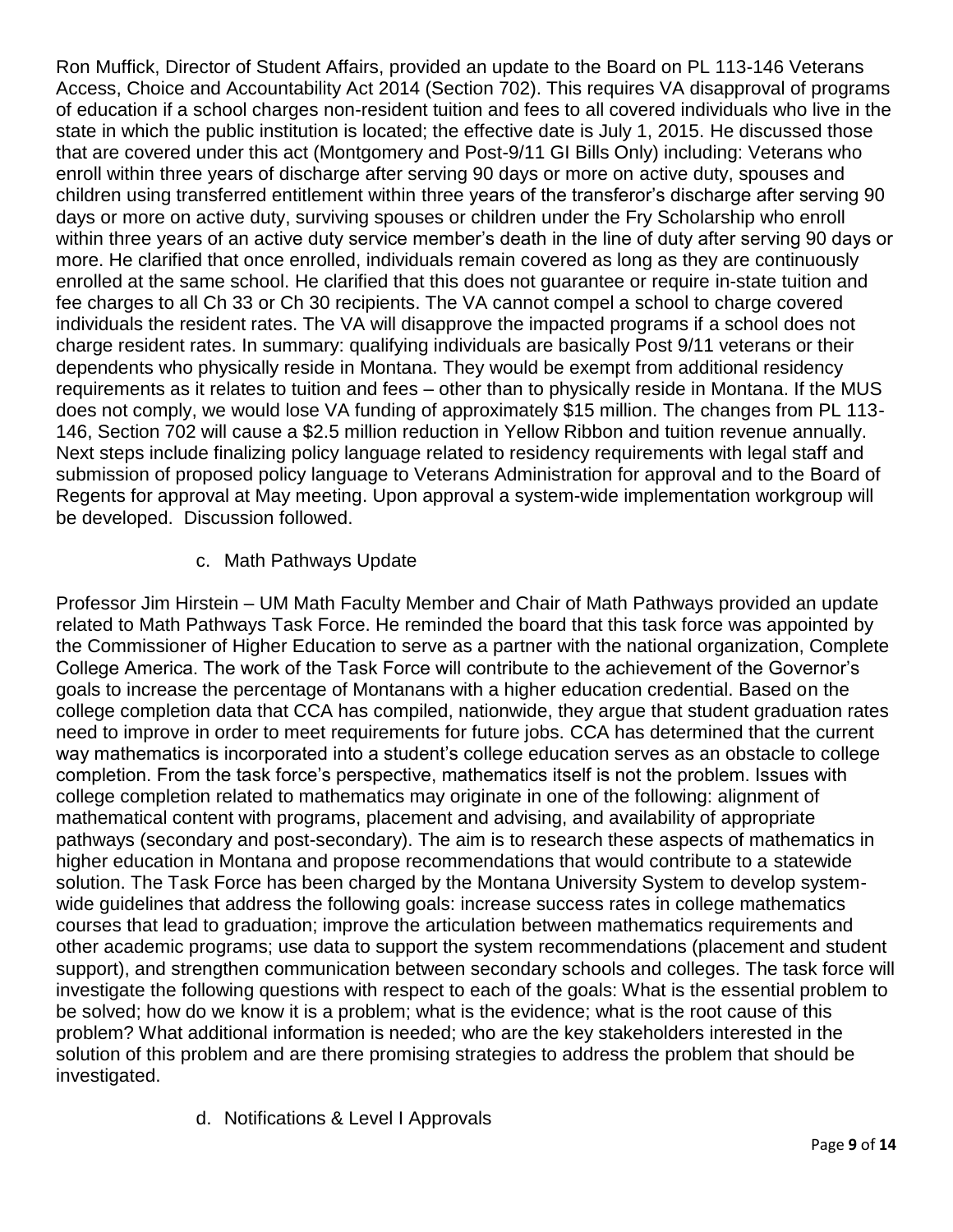Deputy Commissioner Moisey reiterated that this memorandum is intended to inform the board and attendees of the Notifications and Level I changes in academic programs that have been approved on an MUS campus or in the Office of the Commissioner of Higher Education since the November 2014 Board of Regents meeting.

e. Level II Memorandum (for action in May)

Deputy Commissioner Moisey reiterated the process behind Level II items and reminded attendees that action on these items will be taken at the upcoming May Board of Regents meeting. This memorandum includes items from MSU-Bozeman, UM-Missoula, and UM-Western that have significant impact or higher cost to campuses.

Public Comment

None.

Meeting Recessed at 5:30pm.

## **Friday, March 6**

The Board reconvened at 8:22am.

# **Two-Year Education and Community College Committee**

## **INFORMATION**

a. Montana Department of Labor and Industry/MUS Partnerships

Commissioner Pam Bucy gave an update on the efforts over the last two years on the successful partnership and collaboration between the MUS and MTDLI. Their joint focus has been on new ways to leverage partnership opportunities between the two agencies with special focus on two-year education, workforce development and apprenticeships. She updated the Board on the collaboration that has taken place with the US DOL TAACCCT grants; Montana was awarded \$52,364,300.00 for the 2011-2014 grant period. She shared several statistics related to grant awards in other states; noting that only California came in ahead of Montana. Discussion followed.

b. Draft Prior Learning Assessment Policy Recommendations

Sue Jones, Chancellor Nook and Dr. Lodmell provided an update and brief overview of the PLA task force and policy recommendations. The task force members continue to seek input from various groups including MUS faculty, MACRAO and CAOs. Over the past eight months, the PLA taskforce has deliberated on PLA policy and guideline considerations. In tandem, faculty and staff have been offered opportunities to take part in PLA-focused educational webinars and training. This hand-inhand process provides for better understanding of PLA while formulating policy recommendations has truly helped create a solid baseline for assessing college-level learning that has occurred outside of the classroom for the MUS. Upon gathering more input the final policy draft and guidelines will be shared at the upcoming May meeting. This will create more common ground on PLA, across the system, and will also raise awareness and open doors to higher education credentials for Montana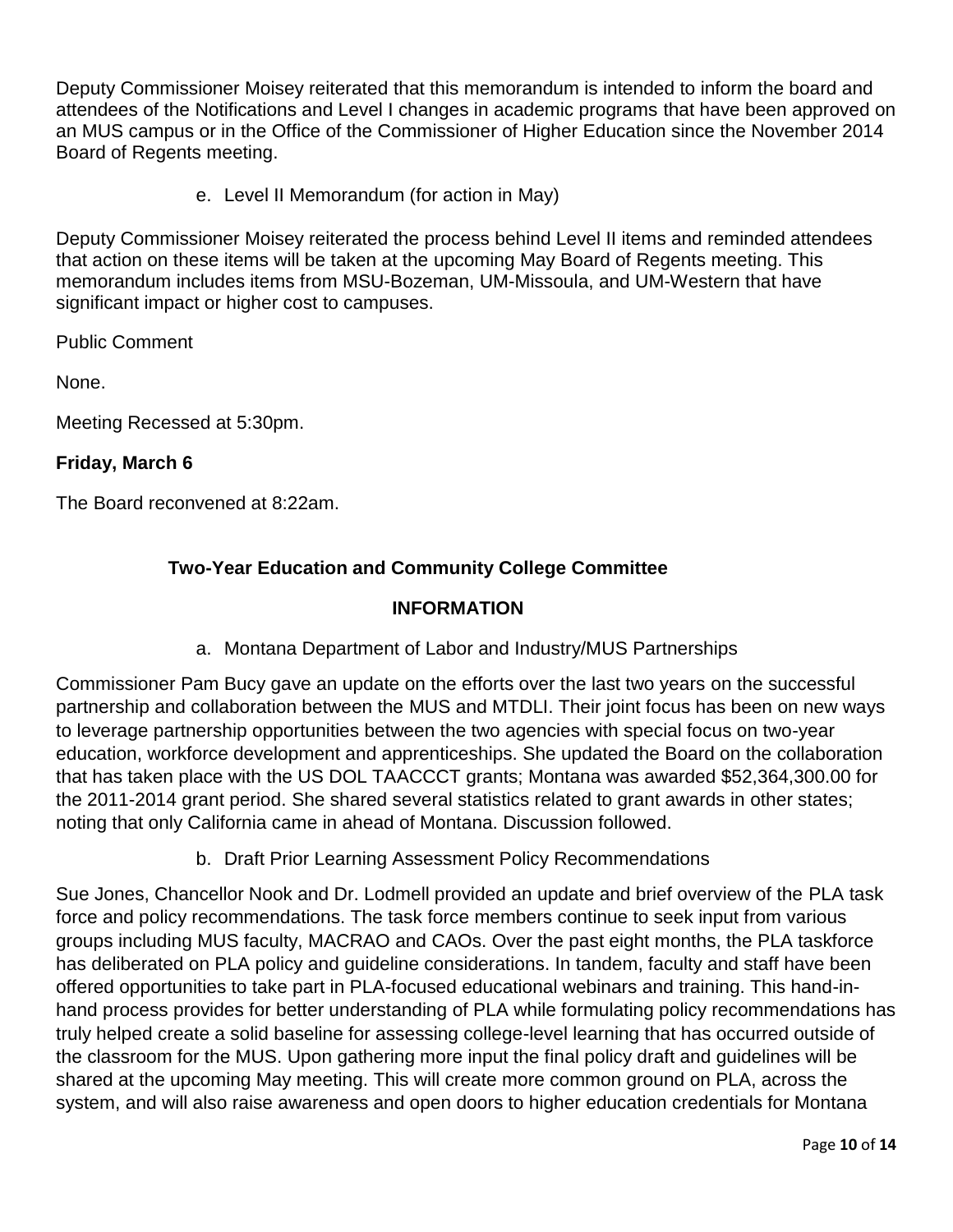adults. Chancellor Nook discussed the components and innovating thinking that went into this proposed policy. Discussion followed.

> c. Comprehensive Two-Year College Mission Expansion Update to the BOR: Bitterroot College UM; City College at MSUB; Gallatin College MSU; Great Falls College MSU; Helena College UM; Highlands College at MT Tech; Missoula College UM | Attachment #1

The Two-Year College Deans presented an update on the Comprehensive Two-Year Mission Expansion. Deputy Commissioner Cech provided a brief historical update on the progress to date since 2011. He discussed the five tenets that make up the building block of an American community college. These include university transfer, workforce development, developmental education, lifelong learning, and community development. John discussed several highlights from each of the seven colleges. He discussed workforce development and the focus on local responsiveness and campus responses from Highlands College, Bitterroot College, City College, Gallatin College, Great Falls College-MSU, Helena College-UM and Missoula College. Developmental and Remedial education was discussed and highlighted across the system. He further highlighted the mission expansion reports from each of the seven two-year colleges which were a part of the mission expansion effort. He acknowledged the work done by community colleges as well. Mr. Erik Rose gave a brief overview of how the two-year colleges are connecting with the Main Street Montana initiative. Discussion followed.

# **ACTION**

a. Mission Review; Great Falls College MSU *ITEM 166-2902-R0315* | Attachment #1 | Attachment #2 | Attachment #3 | Attachment #4

Dean Susan Wolff, Great Falls College-MSU presented the request for approval of the Great Falls-MSU Mission Review. She noted that GFC-MSU will host a Year Seven Accreditation visit on April 20-22, 2015. Following the receipt of the results of that visit, the campus will engage in an update of its mission, vision and values. She discussed the mission statement which reads: to foster the success of our students and their communities through innovative, flexible learning opportunities for people of all ages, backgrounds, and aspirations resulting in self-fulfillment and competitiveness in an increasingly global society. She also discussed core themes which include: Workforce Development through applied programming our students successfully attain a credential leading to life sustaining careers. Transfer Preparation: Our students complete transfer programming and successfully transfer toward a four-year degree. Academic Preparation: We prepare individuals for success in college coursework through developmental (remedial) education and adult basic education. Community Development: As the community's college, we support social and economic development through outreach, lifelong learning, and active partnership.

### **Staff and Compensation Committee CONSENT**

### Staff Items

- a. UM Staff; ITEM 166-1000-R0315
- b. MT Tech Staff; ITEM 166-1500-R0315
- c. MSU Northern Staff; ITEM 166-2800-R0315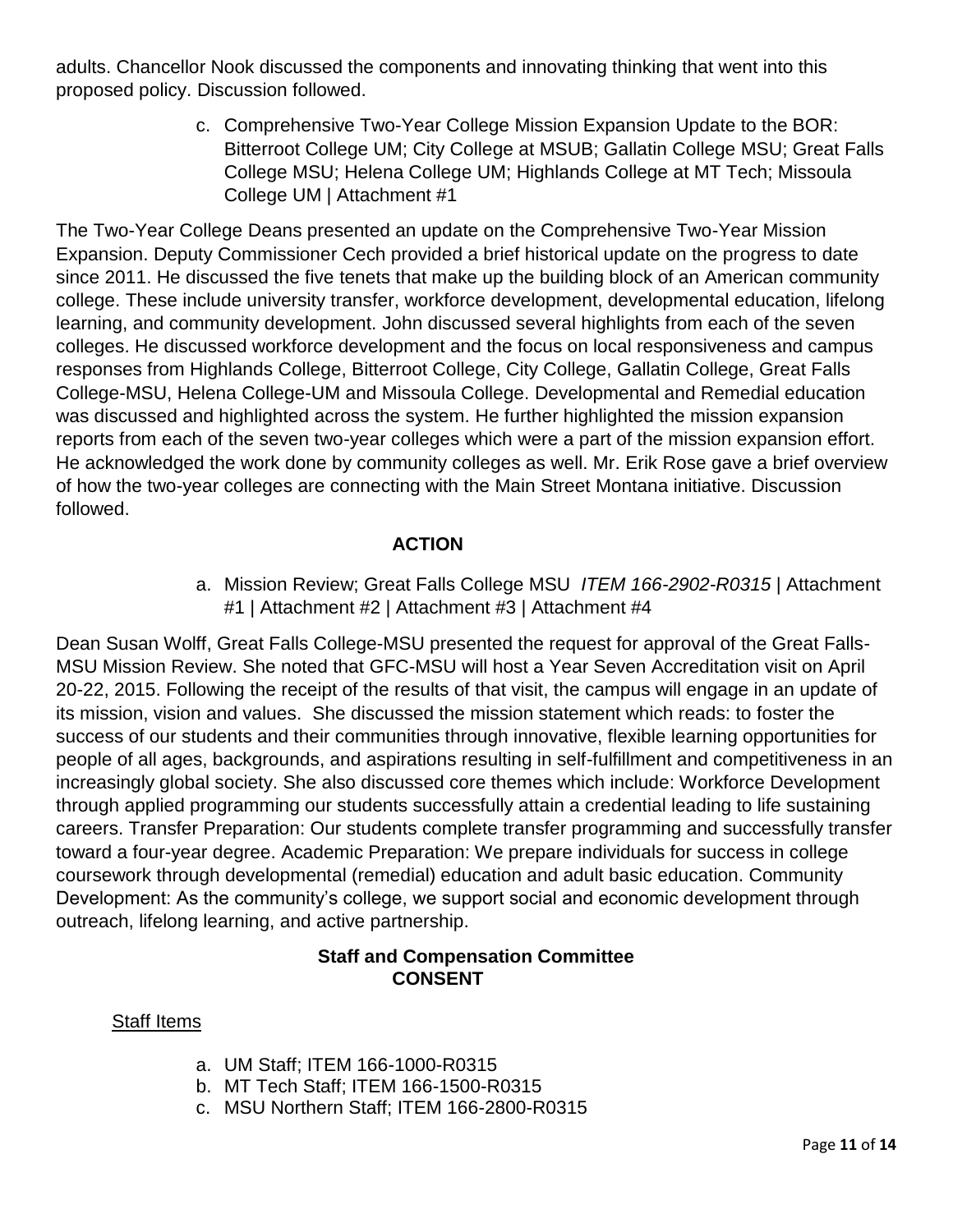- d. MSU Billings Staff; ITEM 166-2700-R0315
- e. UM Professor Emeritus Woessner; ITEM 166-1024-R0315
- f. UM Professor Emeritus Sommers-Flanagan; ITEM 166-1025-R0315
- g. MT Tech Professor Emeritus Ziegler; ITEM 166-1505-R0315
- h. MSU Billings Professor Emeritus Landis; ITEM 166-2706-R0315
- i. MSU Billings Professor Emeritus Rietz; ITEM 166-2707-R0315
- j. MSU Northern Professor Emeritus Hawkinson; ITEM 166-2801-R0315

# **INFORMATION**

a. Update on State Legislative Bills or Actions Related to Employment Law

Deputy Commissioner McRae presented an update on employment related matters before the legislature. He gave an overview of several pieces of legislation, including a firearms-on-campus bill, the state employee pay bill, a retirement-system bill, and a nondiscrimination bill. All items are subject to further legislative action. The board will receive a final update after the legislative session.

# **Committee Reports & Action**

## **Administrative, Budget, and Audit Oversight Committee CONSENT**

- a. Authorization to Remodel Classrooms in Liberal Arts Building University of Montana-Missoula; UM-Missoula *ITEM 166-1003-R0315 | Attachment #1*
- b. Authorization to Execute Utility Easement between NorthWestern Corporation and the University of Montana-Missoula; UM-Missoula *ITEM 166-1026-R0315* <sup>|</sup> *Attachment #1*
- c. Authorization to Expend Student Computer Fee Funds: Student Classroom Technology Equipment Initiative – University of Montana-Missoula; UM-Missoula *ITEM 166-1028-R0315*
- d. Authorization to Expend Student Computer Fee Funds: Student Employment Allocation – University of Montana-Missoula; UM-Missoula *ITEM 166-1029-R0315*
- e. Authorization to Expend Student Fee Funds: Student Equipment Allocation-University of Montana-Missoula; UM-Missoula *ITEM 166-1030-R0315*
- f. Authorization to Expend Reverted Appropriations-University of Montana-Western; UM-Western *ITEM 166-1603-R0315* | *Attachment #1*
- g. Authorization to Expend Student Computer Fees The University of Montana Western; UM-Western *ITEM 166-1604-R0315*
- h. Request for Approval of New investment line-up for the Montana Family Education Savings Program (MFESP) Investment Plan; OCHE *ITEM 166-101-R0315* | *Attachment #1*

Regent Robinson motioned for approval of consent items a.-h.; motion passed 7-0.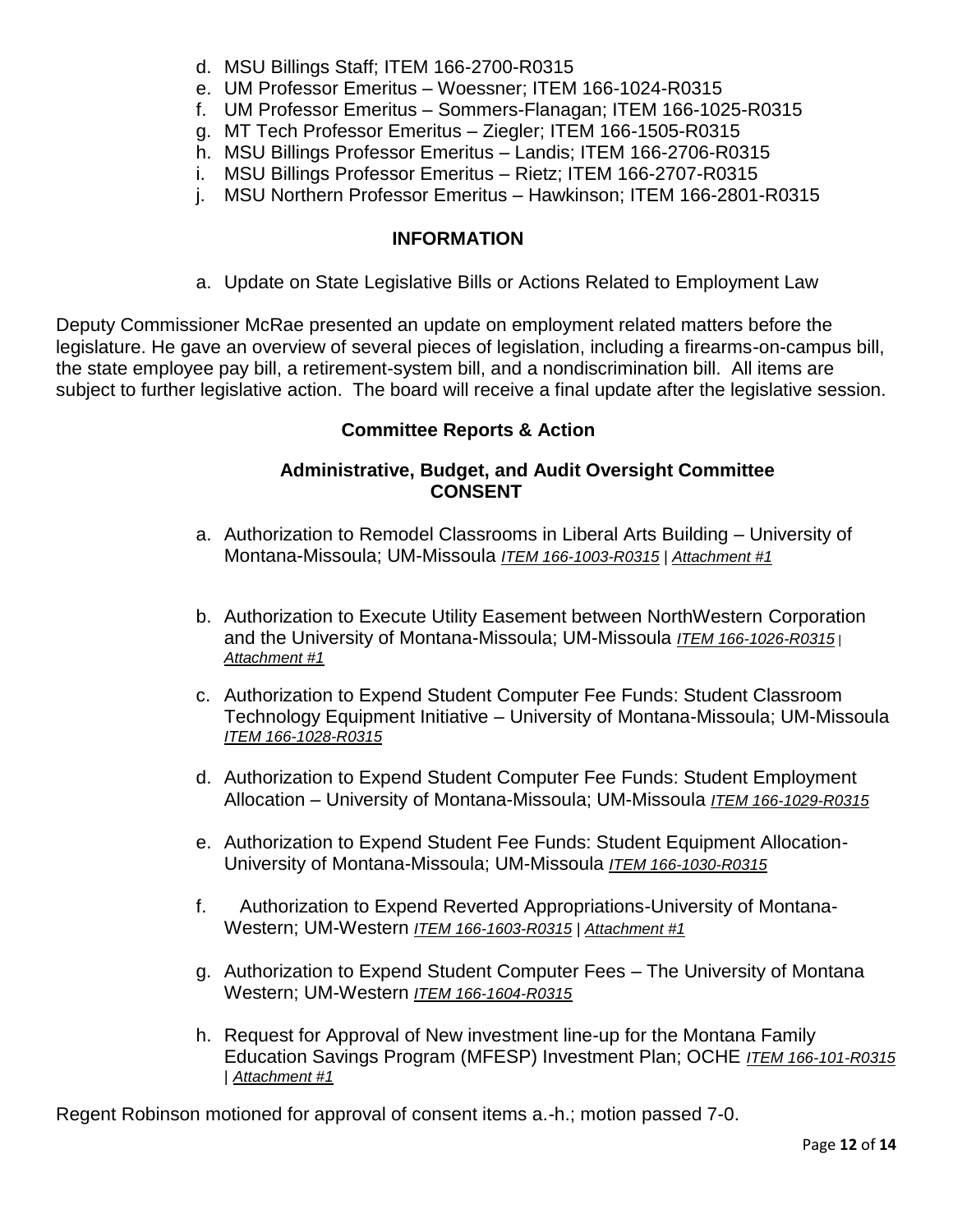### **ACTION**

a. Authorization to Complete Research Space at 3<sup>rd</sup> Floor Interdisciplinary Science Building (ISB) – University of Montana-Missoula; UM-Missoula *ITEM 166-1001- R0315* | *Attachment #1*

Motion for approval of action item a. 166-1001-R0315 was made by Regent Williams; motion passed 7-0.

> b. Authorization to Enter into Lease for Bitterroot College – University of Montana-Missoula; UM-Missoula *ITEM 166-1002-R0315 | Attachment #1 | Attachment #2 | Attachment #3*

Motion for approval of action item b. 166-1002-R0315 was made by Regent Johnstone; motion passed 7-0.

> c. Authorization for Approval of Operating Agreement between Great Falls College-MSU and MSU Alumni Foundation; Great Falls College-MSU *ITEM 166-2904-R0315* | *Attachment #1*

Motion for approval of action item c. 166-2940-R0315 was made by Regent Albrecht; motion passed 6-0 (Regent Krauss rescinding).

> d. Authorization to Name the Northern Agricultural Research Center's Office Building; MSU-Bozeman *ITEM 166-2009-R0315* | *Attachment #1*

Motion for approval of action item d. 166-2009-R0315 was made by Regent Sheehy; motion passed 7-0.

### **Academic, Research, and Student Affairs Committee CONSENT**

- a. Honorary Doctorate; UM Missoula
- b. Honorary Doctorate; MT Tech of UM
- c. Honorary Doctorate; MSU Bozeman
- d. Level II Memorandum (from November submission)

Motion for approval of consent items a.-d. was made by Regent Albrecht; motion passed 7-0.

## **Two-Year Education and Community College Committee ACTION**

a. Mission Review; Great Falls College MSU *ITEM 166-2902-R0315* | Attachment #1 | Attachment #2 | Attachment #3 | Attachment #4

Motion made by Regent Krauss; action item a. motion passed 7-0.